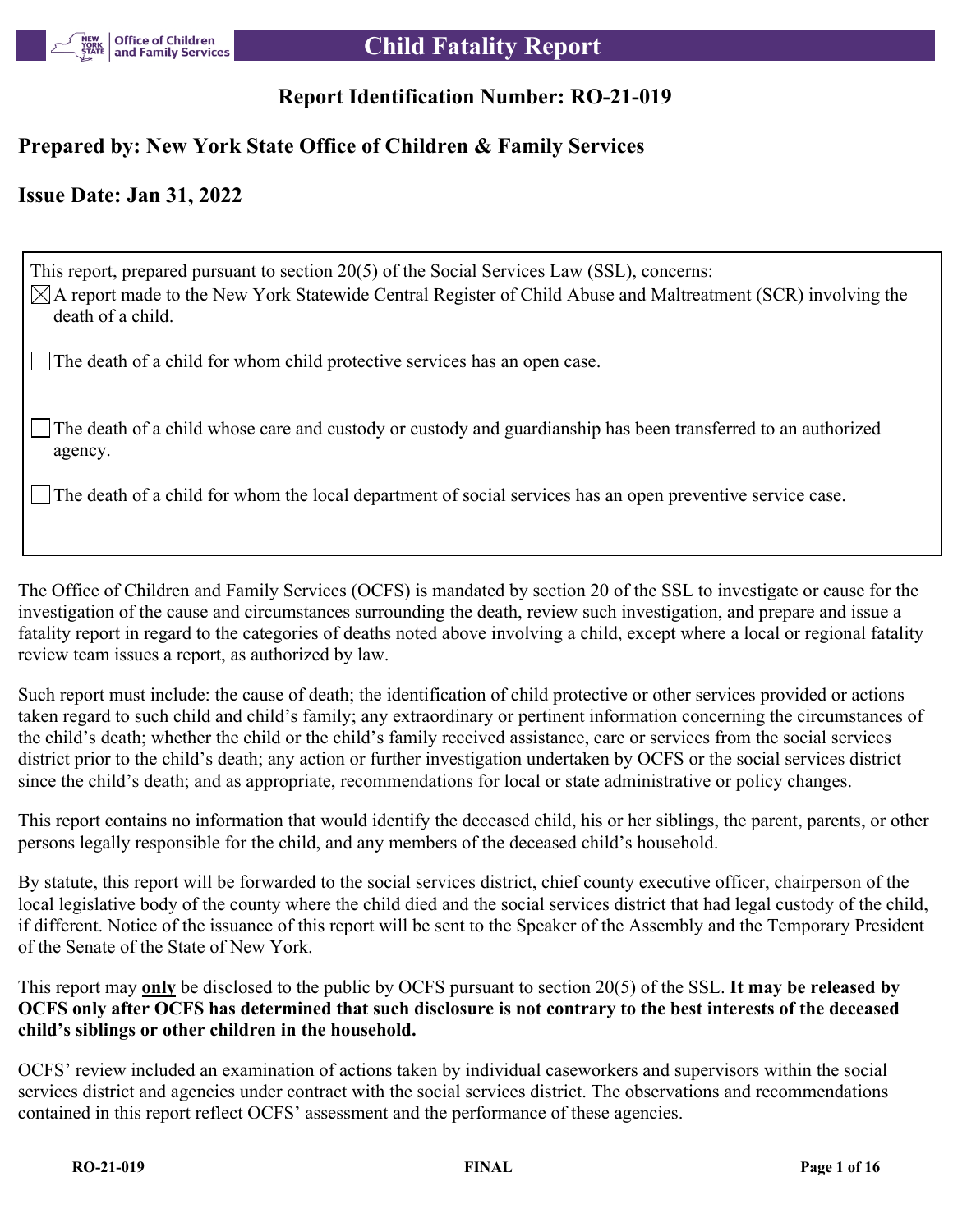

# **Abbreviations**

| <b>Relationships</b>                                 |                                                                       |                                       |  |  |  |
|------------------------------------------------------|-----------------------------------------------------------------------|---------------------------------------|--|--|--|
| <b>BM-Biological Mother</b>                          | SM-Subject Mother                                                     | SC-Subject Child                      |  |  |  |
| <b>BF-Biological Father</b>                          | <b>SF-Subject Father</b>                                              | OC-Other Child                        |  |  |  |
| MGM-Maternal Grand Mother                            | <b>MGF-Maternal Grand Father</b>                                      | FF-Foster Father                      |  |  |  |
| PGM-Paternal Grand Mother                            | PGF-Paternal Grand Father                                             | DCP-Day Care Provider                 |  |  |  |
| MGGM-Maternal Great Grand Mother                     | MGGF-Maternal Great Grand Father                                      | PGGF-Paternal Great Grand Father      |  |  |  |
| PGGM-Paternal Great Grand Mother                     | MA/MU-Maternal Aunt/Maternal Uncle PA/PU-Paternal Aunt/Paternal Uncle |                                       |  |  |  |
| <b>FM-Foster Mother</b>                              | <b>SS-Surviving Sibling</b>                                           | <b>PS-Parent Sub</b>                  |  |  |  |
| CH/CHN-Child/Children                                | <b>OA-Other Adult</b>                                                 |                                       |  |  |  |
|                                                      | Contacts                                                              |                                       |  |  |  |
| <b>LE-Law Enforcement</b>                            | <b>CW-Case Worker</b>                                                 | CP-Case Planner                       |  |  |  |
| Dr.-Doctor                                           | ME-Medical Examiner                                                   | <b>EMS-Emergency Medical Services</b> |  |  |  |
| DC-Day Care                                          | FD-Fire Department                                                    | <b>BM-Biological Mother</b>           |  |  |  |
| <b>CPS-Child Protective Services</b>                 |                                                                       |                                       |  |  |  |
|                                                      | <b>Allegations</b>                                                    |                                       |  |  |  |
| <b>FX-Fractures</b>                                  | <b>II-Internal Injuries</b>                                           | L/B/W-Lacerations/Bruises/Welts       |  |  |  |
| S/D/S-Swelling/Dislocation/Sprains                   | C/T/S-Choking/Twisting/Shaking                                        | B/S-Burns/Scalding                    |  |  |  |
| P/Nx-Poisoning/ Noxious Substance                    | <b>XCP-Excessive Corporal Punishment</b>                              | PD/AM-Parent's Drug Alcohol Misuse    |  |  |  |
| CD/A-Child's Drug/Alcohol Use                        | <b>LMC-Lack of Medical Care</b>                                       | <b>EdN-Educational Neglect</b>        |  |  |  |
| <b>EN-Emotional Neglect</b>                          | <b>SA-Sexual Abuse</b>                                                | M/FTTH-Malnutrition/Failure-to-thrive |  |  |  |
| IF/C/S-Inadequate Food/ Clothing/<br>Shelter         | <b>IG-Inadequate Guardianship</b>                                     | LS-Lack of Supervision                |  |  |  |
| Ab-Abandonment                                       | OTH/COI-Other                                                         |                                       |  |  |  |
|                                                      | <b>Miscellaneous</b>                                                  |                                       |  |  |  |
| <b>IND-Indicated</b>                                 | UNF-Unfounded                                                         | SO-Sexual Offender                    |  |  |  |
| Sub-Substantiated                                    | Unsub-Unsubstantiated                                                 | <b>DV-Domestic Violence</b>           |  |  |  |
| LDSS-Local Department of Social                      | <b>ACS-Administration for Children's</b>                              | NYPD-New York City Police             |  |  |  |
| Service                                              | Services                                                              | Department                            |  |  |  |
| PPRS-Purchased Preventive<br>Rehabilitative Services | TANF-Temporary Assistance to Needy<br>Families                        | FC-Foster Care                        |  |  |  |
| MH-Mental Health                                     | <b>ER-Emergency Room</b>                                              | <b>COS-Court Ordered Services</b>     |  |  |  |
| <b>OP-Order of Protection</b>                        | <b>RAP-Risk Assessment Profile</b>                                    | FASP-Family Assessment Plan           |  |  |  |
| <b>FAR-Family Assessment Response</b>                | Hx-History                                                            | Tx-Treatment                          |  |  |  |
| <b>CAC-Child Advocacy Center</b>                     | PIP-Program Improvement Plan                                          | yo-year(s) old                        |  |  |  |
| <b>CPR-Cardiopulmonary Resuscitation</b>             | ASTO-Allowing Sex Abuse to Occur                                      |                                       |  |  |  |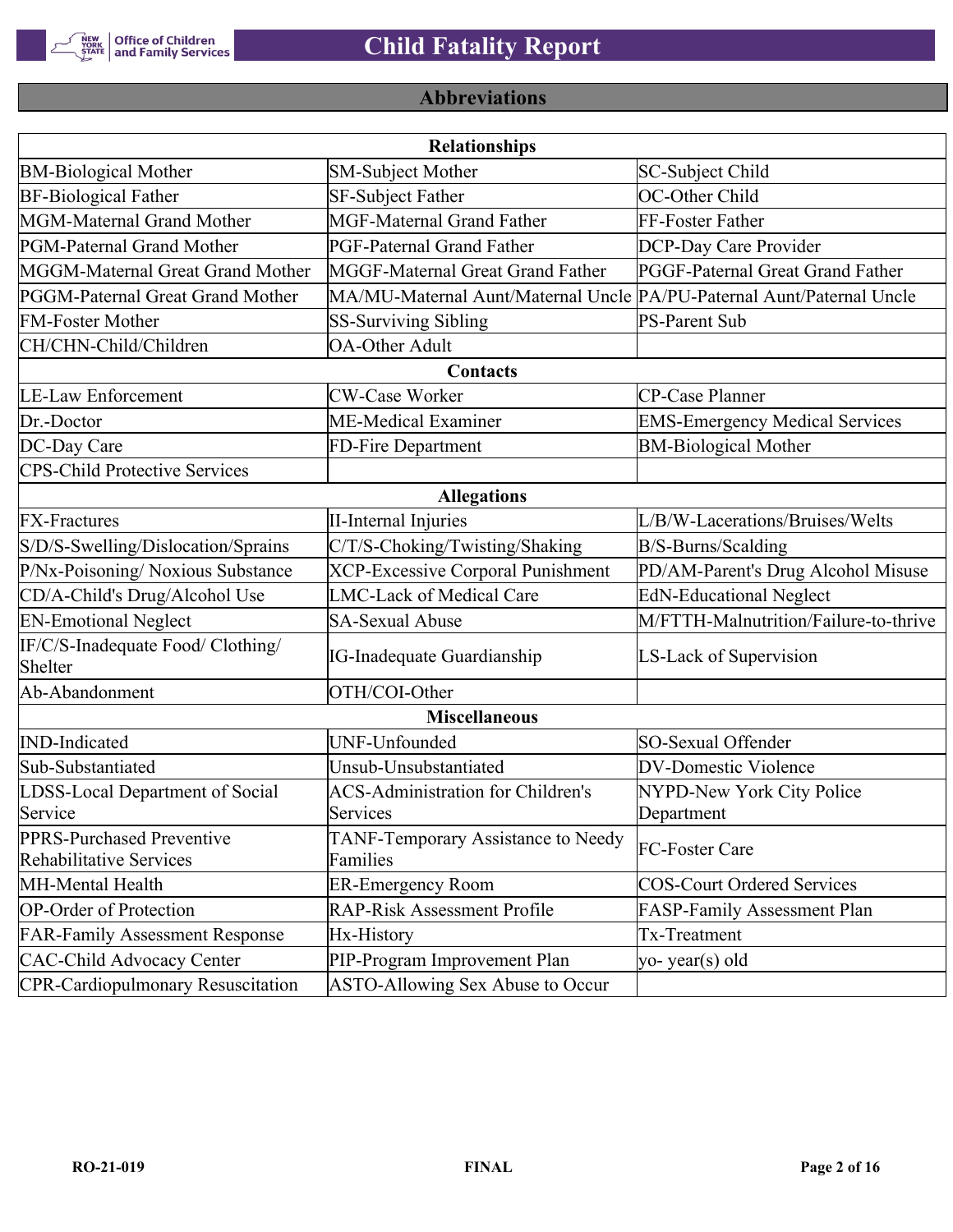

# **Case Information**

**Report Type:** Child Deceased **Jurisdiction:** Livingston **Date of Death:** 08/23/2021

**Age:** 5 month(s) **Gender:** Male **Initial Date OCFS Notified:** 08/23/2021

**Presenting Information**

An SCR report alleged that on 8/23/21, at approximately 8:30AM, the mother went to sleep on the couch with the subject child in her arms. While sleeping, the mother rolled over on her side and the child slipped under her chest. At approximately 1:30PM, the aunt found the mother asleep and the child under the mother's breasts. The child was not breathing, had no pulse and his lips were blue. The uncle called 911 immediately. Emergency medical services performed cardiopulmonary resuscitation but the child was pronounced dead at the scene from apparent suffocation.

#### **Executive Summary**

On 8/23/21, the Livingston County Department of Social Services (LCDSS) received an SCR report regarding the death of the 5-month-old male child that occurred on the same day. At the time of the child's death, he resided with his mother, 6-year-old sibling and maternal grandfather. The mother had a 3-year-old, who resided with her paternal grandmother and visited with the mother. The siblings were assessed to be safe in the care of their grandparents.

LCDSS conducted a joint investigation with law enforcement to gather information regarding the fatality. It was learned on 8/22/21, the mother and child went to the aunt's house to spend time with family. Also present at the aunt's home was the aunt's boyfriend and two unrelated adults. The adults reported the mother tended to the child throughout the day and there were no concerns. In the evening, the mother and child went to sleep on the aunt's couch. The aunt had left the home for an overnight work shift and returned on the morning of 8/23/21. Upon the aunt's return, the mother woke and fed the child and went back to sleep. The aunt woke several hours later and went downstairs to find the mother sleeping on top of the child. The child was unresponsive. The aunt's boyfriend called 911 and emergency medical services responded. The child was declared deceased at the residence and transported to the Medical Examiner's office.

An autopsy was performed and the preliminary results did not show any indicators of physical abuse or maltreatment. The official cause and manner of death were pending the toxicology report. At the time the report was written, there had been no criminal charges filed related to the child's death, and law enforcement's investigation was pending.

LCDSS had not yet determined the allegations at the time this report was written. LCDSS offered the parents, grandparents, other adults and sibling mental health and grief counseling services. The 6-year-old sibling was enrolled in mental health counseling as a result of the fatality.

# **PIP Requirement**

LCDSS will submit a PIP to the Rochester Regional Office within 30 days of receipt of this report. The PIP will identify action(s) LCDSS has taken, or will take, to address the cited issue(s). For issues where a PIP is currently implemented, LCDSS will review the plan and revise as needed to address ongoing concerns.

# **Findings Related to the CPS Investigation of the Fatality**

**Safety Assessment:**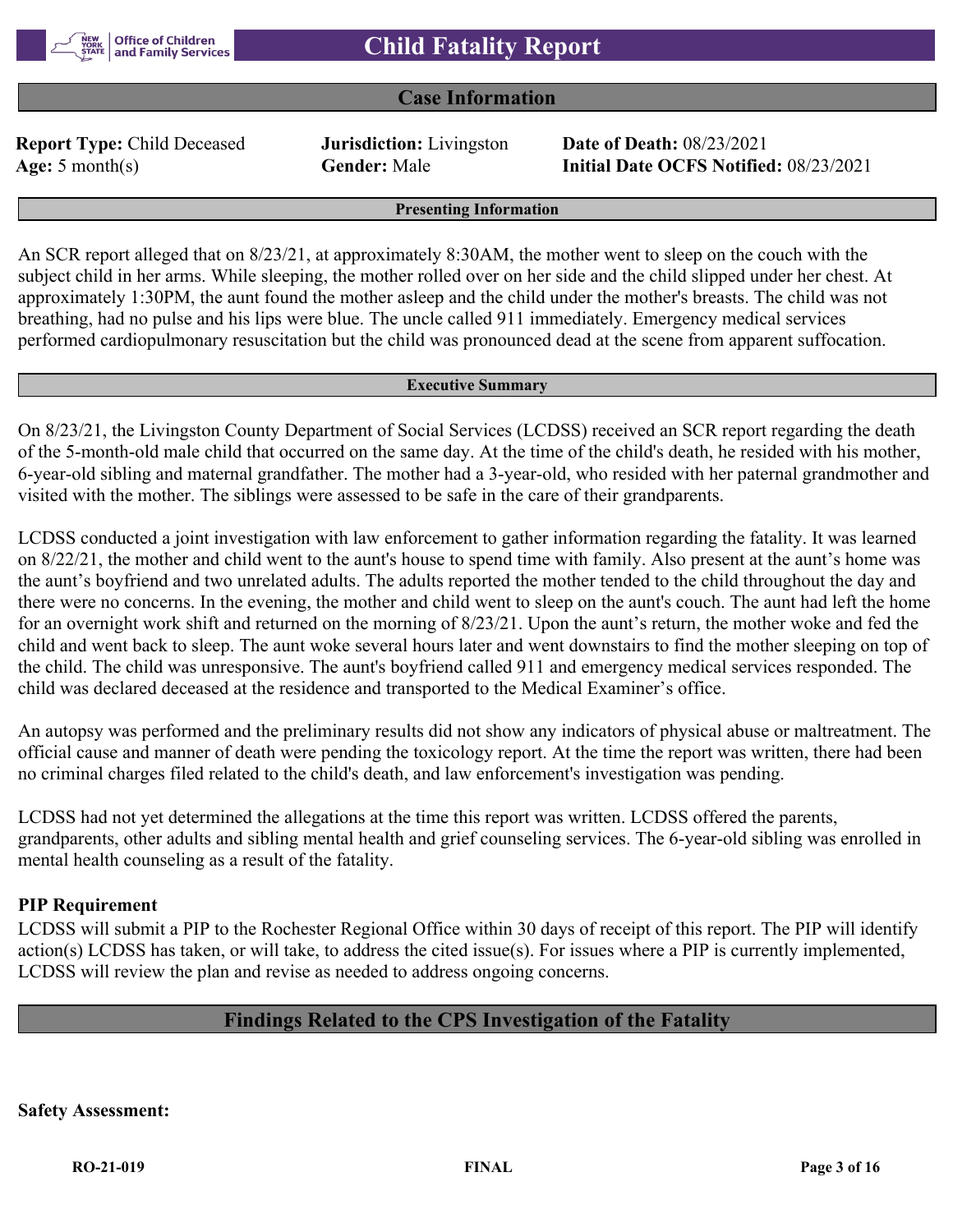- **Was sufficient information gathered to make the decision recorded on the:**
	- o **Approved Initial Safety Assessment?** Yes o **Safety assessment due at the time of determination?** N/A
- **Was the safety decision on the approved Initial Safety Assessment**  Yes **appropriate?**

### **Determination:**

NEW<br>YORK<br>STATE

| $\bullet$ | Was sufficient information gathered to make determination(s) for The CPS report had not yet been                                    |              |
|-----------|-------------------------------------------------------------------------------------------------------------------------------------|--------------|
|           | all allegations as well as any others identified in the course of the determined at the time this Fatality report<br>investigation? | was written. |
| $\bullet$ | Was the determination made by the district to unfound or                                                                            | N/A          |

**Office of Children<br>and Family Services** 

### **Explain:**

The allegations had not yet been determined at the time this report was written and the CPS investigation remained open.

| Was the decision to close the case appropriate?                  | N/A                                    |
|------------------------------------------------------------------|----------------------------------------|
| Was casework activity commensurate with appropriate and relevant | No.                                    |
| statutory or regulatory requirements?                            |                                        |
| Was there sufficient documentation of supervisory consultation?  | Yes, the case record has detail of the |
|                                                                  | consultation.                          |

# **Explain:**

Although LCDSS documented an assessment of the siblings' safety throughout the investigation, they did not complete the corresponding 7-day and 30-day safety assessment tools in Connections. In addition, the 24-hour and 30-day fatality reports were completed late.

| <b>Required Actions Related to the Fatality</b>                                                          |                                                                                                                                                                                                                                                                              |  |  |  |
|----------------------------------------------------------------------------------------------------------|------------------------------------------------------------------------------------------------------------------------------------------------------------------------------------------------------------------------------------------------------------------------------|--|--|--|
| Are there Required Actions related to the compliance issue(s)? $\boxtimes$ Yes<br>$\overline{\text{No}}$ |                                                                                                                                                                                                                                                                              |  |  |  |
| Issue:                                                                                                   | Timely/Adequate 30-Day Safety Assessment                                                                                                                                                                                                                                     |  |  |  |
| Summary:                                                                                                 | Although LCDSS assessed for safety within 30-days of receipt of the investigation, the 30-day safety<br>assessment was not completed in Connections.                                                                                                                         |  |  |  |
| Legal Reference:                                                                                         | CPS Program Manual, Chapter 6, K-2                                                                                                                                                                                                                                           |  |  |  |
| Action:                                                                                                  | LCDSS must complete a safety assessment at 30 days for reports of a child fatality, unless there are<br>no surviving siblings or children in the household. This is in addition to the 24-hour assessment, the<br>seven-day assessment and the conclusion safety assessment. |  |  |  |
|                                                                                                          |                                                                                                                                                                                                                                                                              |  |  |  |
| <b>Issue:</b>                                                                                            | The 30-Day Fatality Report is required to be completed in CONNECTIONS within 30 Days of<br>receipt of a report alleging the death of a child as a result of abuse or maltreatment.                                                                                           |  |  |  |
| Summary:                                                                                                 | Although safety was assessed at 30-days through casework and collateral contacts, LCDSS submitted<br>and approved the 30-day fatality report late in Connections on $10/1/21$ .                                                                                              |  |  |  |
| Legal Reference:                                                                                         | CPS Program Manual, Chapter 6, K-2                                                                                                                                                                                                                                           |  |  |  |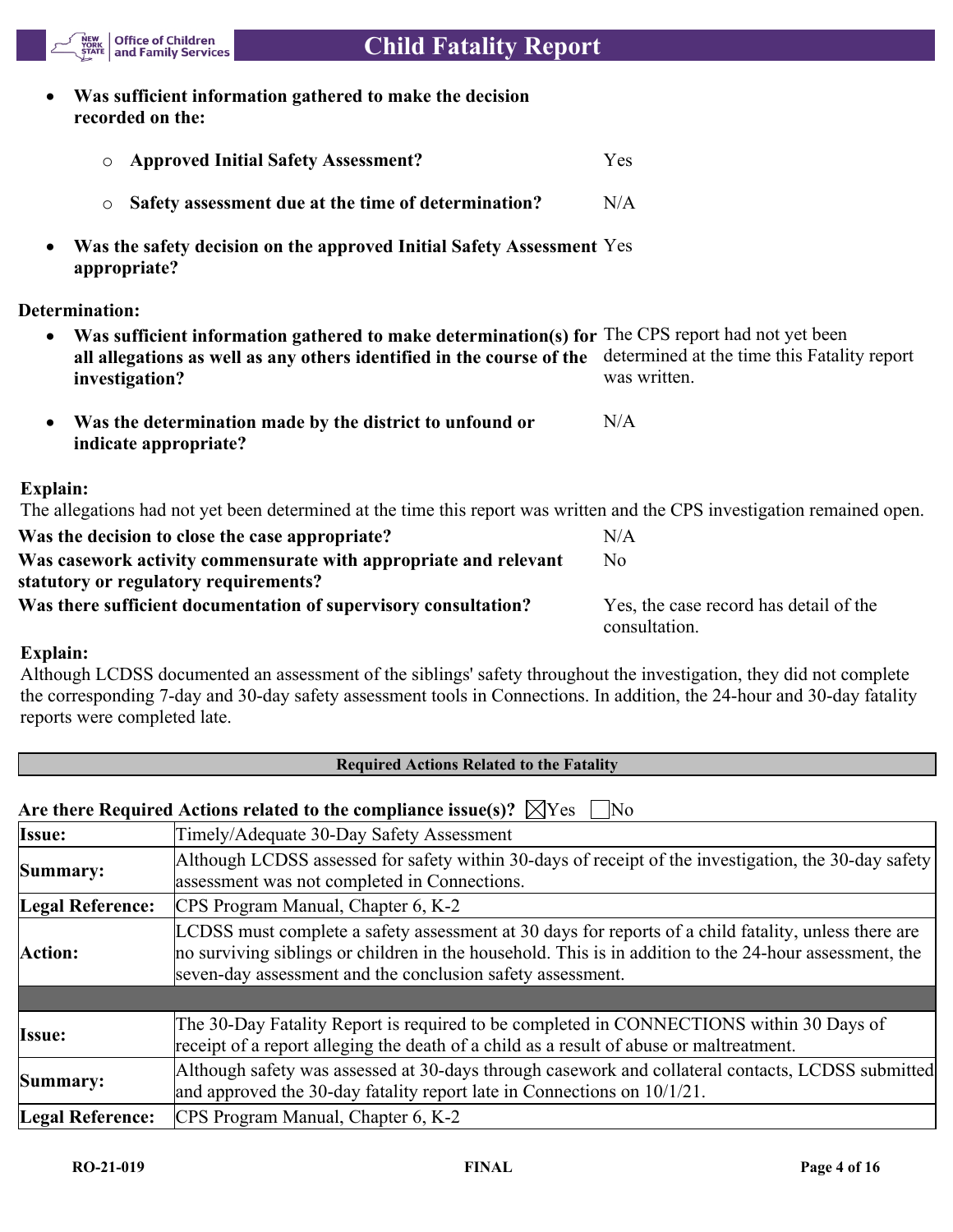| Office of Children<br>| and Family Services NEW<br>YORK<br>STATE

# **Child Fatality Report**

| Action:                 | The 30-day Fatality Report must be documented in a template in Connections within 30 days of the<br>receipt of a report alleging the death of a child because of abuse or maltreatment. |
|-------------------------|-----------------------------------------------------------------------------------------------------------------------------------------------------------------------------------------|
|                         |                                                                                                                                                                                         |
| Issue:                  | Timely/Adequate Seven Day Assessment                                                                                                                                                    |
| Summary:                | The 7-day safety assessment tool was not completed in Connections.                                                                                                                      |
| Legal Reference:        | $ SSL 424(3); 18 NYCRR432.2(b)(3)(ii)(c)$                                                                                                                                               |
| Action:                 | LCDSS will document and approve all safety assessments within the required time frame.                                                                                                  |
|                         |                                                                                                                                                                                         |
| <b>Issue:</b>           | A 24-hour Fatality Report is required to be completed in CONNECTIONS within 24 hours of receipt<br>of a report alleging the death of a child as a result of abuse or maltreatment.      |
| Summary:                | The 24-hour fatality report was completed late in Connections on 8/25/21.                                                                                                               |
| <b>Legal Reference:</b> | CPS Program Manual, Chapter 6, K-1                                                                                                                                                      |
| Action:                 | LCDSS must document and approve a 24-Hour Fatality Report within 24 hours of receipt of a report<br>alleging the death of a child resulting from abuse or maltreatment.                 |
|                         |                                                                                                                                                                                         |

# **Fatality-Related Information and Investigative Activities**

|                                                            | <b>Incident Information</b>                                            |                               |                            |
|------------------------------------------------------------|------------------------------------------------------------------------|-------------------------------|----------------------------|
| <b>Date of Death: 08/23/2021</b>                           |                                                                        | <b>Time of Death: Unknown</b> |                            |
| Time of fatal incident, if different than time of death:   |                                                                        |                               | Unknown                    |
| County where fatality incident occurred:                   |                                                                        |                               | Livingston                 |
| Was 911 or local emergency number called?                  |                                                                        |                               | Yes                        |
| <b>Time of Call:</b>                                       |                                                                        |                               | Unknown                    |
| Did EMS respond to the scene?                              |                                                                        |                               | Yes                        |
|                                                            | At time of incident leading to death, had child used alcohol or drugs? |                               | N/A                        |
| Child's activity at time of incident:                      |                                                                        |                               |                            |
| $\boxtimes$ Sleeping                                       | Working                                                                |                               | Driving / Vehicle occupant |
| Playing                                                    | Eating                                                                 | Unknown                       |                            |
| Other                                                      |                                                                        |                               |                            |
|                                                            | Did child have supervision at time of incident leading to death? Yes   |                               |                            |
|                                                            | How long before incident was the child last seen by caretaker? 6 Hours |                               |                            |
| At time of incident was supervisor impaired? Not impaired. |                                                                        |                               |                            |
| At time of incident supervisor was:                        |                                                                        |                               |                            |
| Distracted                                                 |                                                                        | Absent                        |                            |
| $\boxtimes$ Asleep                                         |                                                                        | Other:                        |                            |
| Total number of deaths at incident event:                  |                                                                        |                               |                            |
| Children ages 0-18: 1                                      |                                                                        |                               |                            |
| Adults: 0                                                  |                                                                        |                               |                            |
| RO-21-019                                                  | <b>FINAL</b>                                                           |                               | Page 5 of 16               |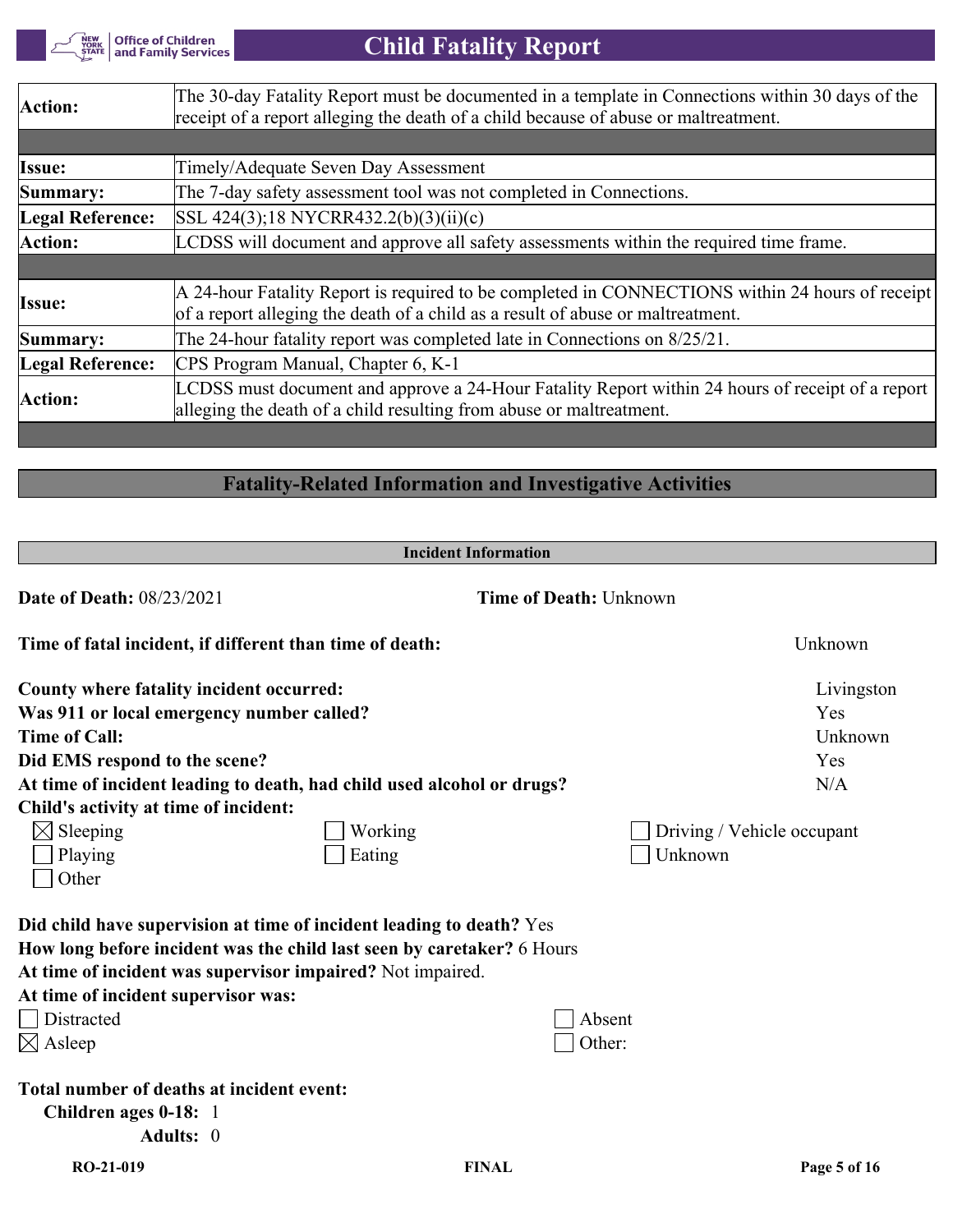

#### **Household Composition at time of Fatality**

| Household                  | Relationship                                   | Role                | $ $ Gender | Age                    |
|----------------------------|------------------------------------------------|---------------------|------------|------------------------|
| Deceased Child's Household | Deceased Child                                 | Alleged Victim      | Male       | $5$ Month(s)           |
| Deceased Child's Household | Grandparent                                    | No Role             | Male       | $ 64 \text{ Year}(s) $ |
| Deceased Child's Household | Mother                                         | Alleged Perpetrator | Female     | $32$ Year(s)           |
| Deceased Child's Household | Sibling                                        | No Role             | Female     | $6$ Year(s)            |
| Other Household 1          | Father                                         | No Role             | Male       | $33$ Year(s)           |
| Other Household 2          | Other Adult - Father of 6yo sibling            | No Role             | Male       | $31$ Year(s)           |
| Other Household 3          | Sibling                                        | No Role             | Female     | $\beta$ Year(s)        |
| Other Household 4          | Other Adult - Father of the 3-year-old sibling | No Role             | Male       | $25$ Year(s)           |

#### **LDSS Response**

Upon receipt of the SCR report on 8/23/21, LCDSS initiated their investigation and coordinated efforts with law enforcement, conducted a CPS history check and spoke to the source. The safety of the 6-year-old and 3-year-old siblings was assessed, and it was determined they were safe in the care of their grandparents.

LCDSS interviewed the mother and learned that on 8/22/21, the mother and child went to the aunt's house to spend the night. Also at the home was the aunt, her boyfriend, and two unrelated adults. The mother stated during the day the child had a bottle of apple juice and baby food, and in the evening, she had given him formula. It was a typical day for the child and nothing was out of the ordinary. The mother stated there were no concerns for the child when they went to sleep on the couch. The child slept at one end of the couch near the mother's feet. On 8/23/21, at approximately 7:00AM, the mother fed the child a bottle and the aunt was returning home from an overnight work shift. The mother next remembered being woken up by the aunt around 1:00PM, who was holding the child and saying he was not breathing. The mother performed CPR and the aunt's boyfriend called 911. The mother denied the child had any pre-existing medical conditions. The child was pronounced deceased at the residence and transported to the Medical Examiner's office.

The aunt reported that on 8/22/21 at 10:50PM, she had left her home for her overnight shift and returned on 8/23/21 at 7:10AM. When she arrived home, everyone was asleep, and she heard the child whining. The mother woke and gave the child apple juice and baby food. The aunt reported it was typical for the mother to co-sleep with the child, and the aunt had previously warned the mother about the dangers of this. The aunt also stated the mother was a heavy sleeper and could sleep through the child crying. The aunt went to sleep and awoke around 1:00PM. The mother was asleep on the couch. The aunt went over to the mother and saw that she was asleep on top of the child and pulled her off of him.

The father was incarcerated in Chautauqua County. Chautauqua County Department of Social Services completed a faceto-face interview and discussed services with the father at the request of LCDSS. The father was informed by the mother the child had died of SIDS. He expressed no concern for the mother's care of the child. The 6-year-old sibling was in joint custody of the mother and maternal grandfather, and was primarily cared for by the grandfather. The 3-year-old sibling was in joint custody of the mother, the sibling's father and paternal grandmother. The 3-year-old resided with the grandmother and the mother's visits were supervised. The siblings were in shared custody due to the mother's history of substance misuse. The siblings were not present when the fatality occurred. The grandfather reported that he shared care taking responsibilities of the child with the mother. The grandfather would place the child to sleep in a basinet, but the mother would sometimes sleep in bed with him. The grandfather stated the mother was a heavy sleeper, and if the child woke in the night, he would typically be the one to tend to him. The grandfather reported he had spoken to the mother about the dangers of co-sleeping.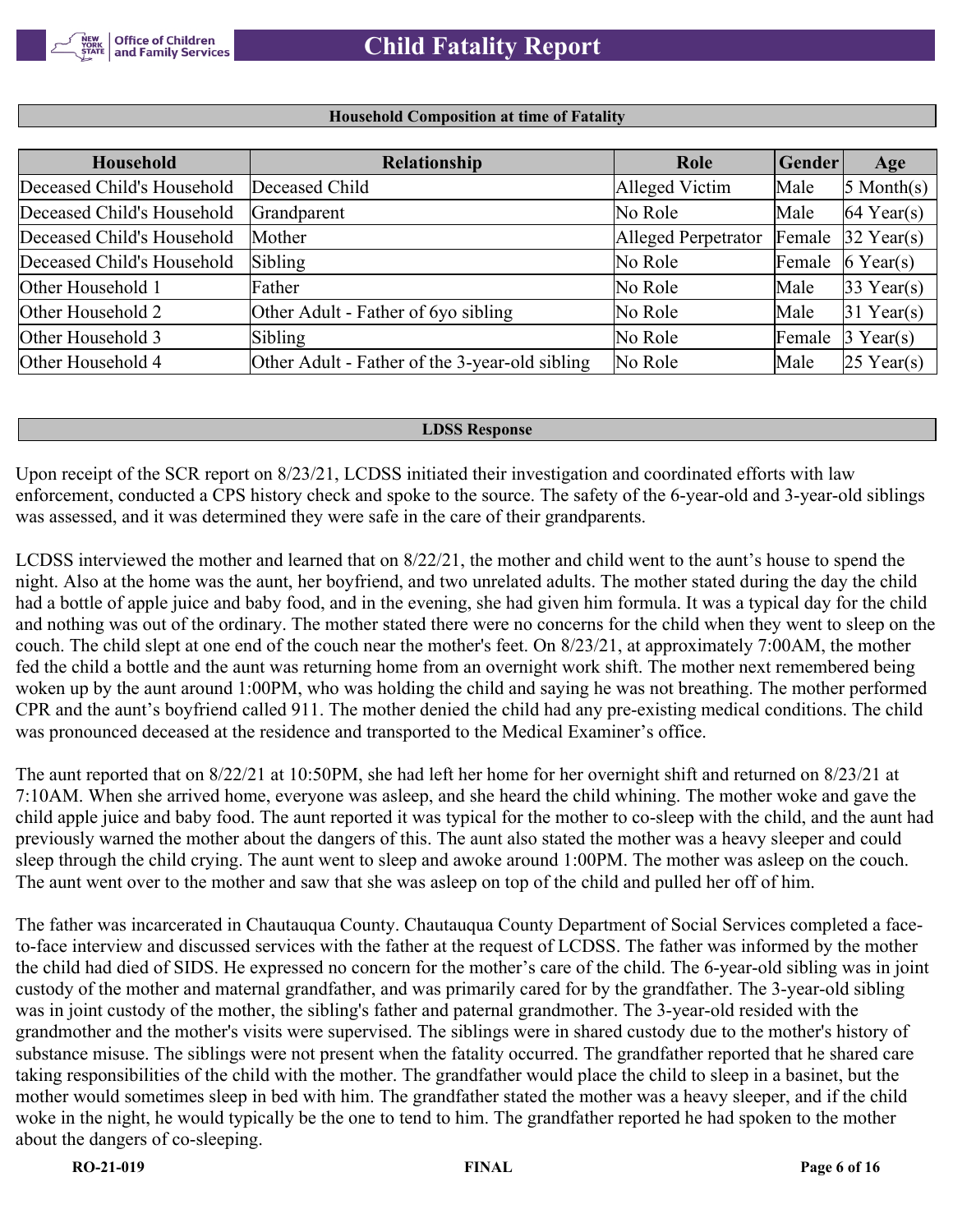

The unrelated adults were interviewed and their account of events were consistent with each others. The adults stated they went to sleep on 8/23/21 around 1:00AM. They were woken by the aunt screaming around 1:00PM. They had no concerns for the mother's care of the child the night leading up to the fatality. The adults reported there was some alcohol and marijuana use that had occurred; however, the mother did not partake in it and was not impaired. There were concerns about the mother's misuse of her prescription medication, due to her behaviors, including extreme drowsiness or inability to sleep. The grandfather reported he would care for the children if the mother was not able.

#### **Official Manner and Cause of Death**

**Official Manner:** Pending **Primary Cause of Death:** Pending **Person Declaring Official Manner and Cause of Death:** Medical Examiner

**Multidisciplinary Investigation/Review**

#### **Was the fatality investigation conducted by a Multidisciplinary Team (MDT)?**Yes

#### **Was the fatality referred to an OCFS approved Child Fatality Review Team?**No

**Comments:** Livingston County Department of Social Services does not have an OCFS approved Child Fatality Review Team.

#### **SCR Fatality Report Summary**

| <b>Alleged Victim(s)</b>                              | <b>Alleged Perpetrator(s)</b>             | Allegation(s)              | <b>Allegation</b><br><b>Outcome</b> |
|-------------------------------------------------------|-------------------------------------------|----------------------------|-------------------------------------|
| 058854 - Deceased Child, Male, 5<br>$\text{Month}(s)$ | $ 058855$ - Mother, Female, 32<br>Year(s) | DOA / Fatality             | Pending                             |
| 058854 - Deceased Child, Male, 5<br>$\text{Month}(s)$ | $ 058855$ - Mother, Female, 32<br>Year(s) | Inadequate<br>Guardianship | Pending                             |

#### **CPS Fatality Casework/Investigative Activities**

|                                                                                                                                                                           | Yes         | No          | N/A | <b>Unable to</b><br><b>Determine</b> |
|---------------------------------------------------------------------------------------------------------------------------------------------------------------------------|-------------|-------------|-----|--------------------------------------|
| All children observed?                                                                                                                                                    | $\boxtimes$ |             |     |                                      |
| When appropriate, children were interviewed?                                                                                                                              | $\boxtimes$ |             |     |                                      |
| Alleged subject(s) interviewed face-to-face?                                                                                                                              | $\boxtimes$ |             |     |                                      |
| All 'other persons named' interviewed face-to-face?                                                                                                                       |             | $\boxtimes$ |     |                                      |
| Contact with source?                                                                                                                                                      | $\boxtimes$ |             |     |                                      |
| All appropriate Collaterals contacted?                                                                                                                                    | $\boxtimes$ |             |     |                                      |
| Was a death-scene investigation performed?                                                                                                                                | $\boxtimes$ |             |     |                                      |
| Was there discussion with all parties (youth, other household members,<br>and staff) who were present that day (if nonverbal, observation and<br>comments in case notes)? | $\boxtimes$ |             |     |                                      |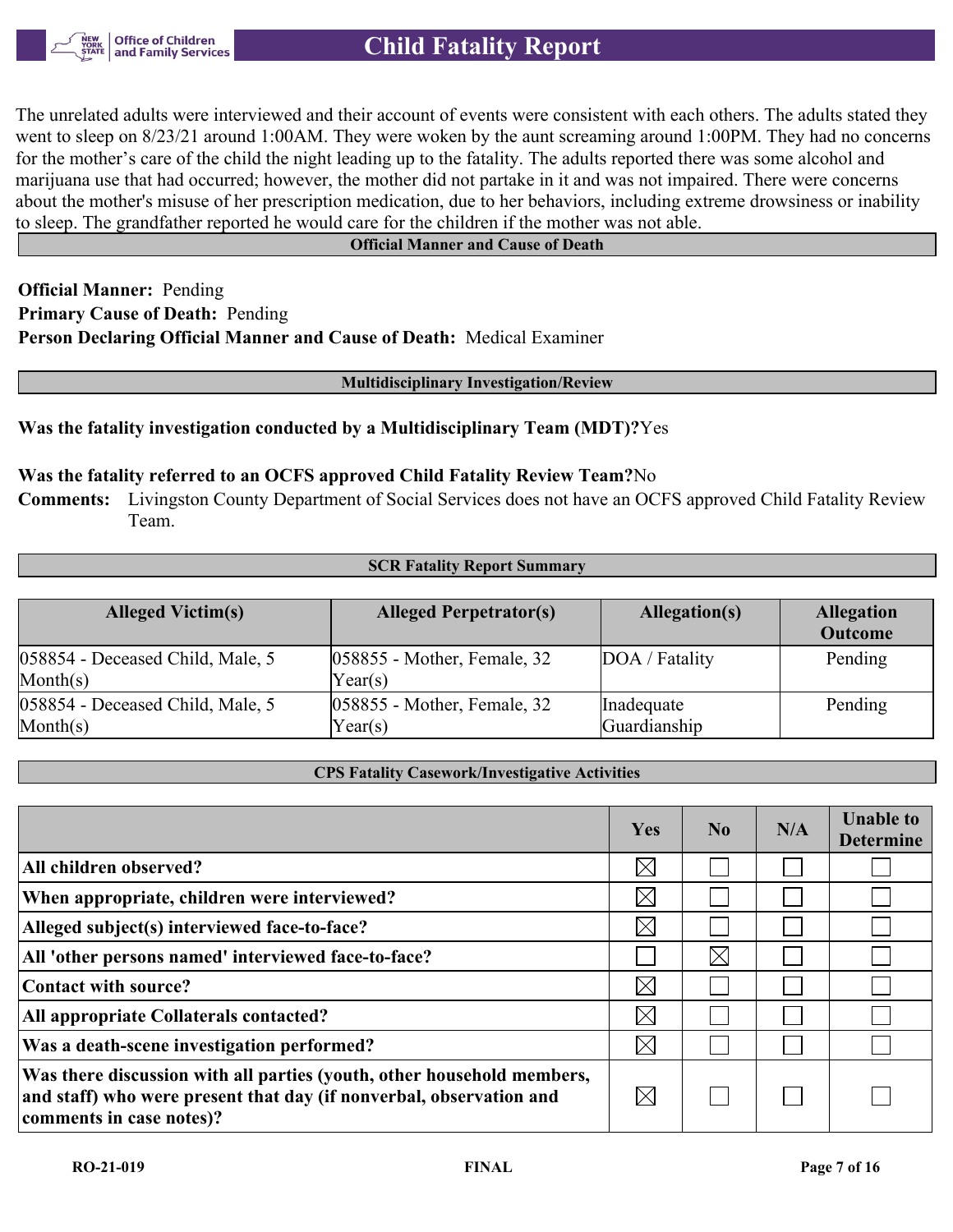

| Coordination of investigation with law enforcement?                           |  |  |
|-------------------------------------------------------------------------------|--|--|
| Was there timely entry of progress notes and other required<br>documentation? |  |  |

#### **Additional information:**

LCDSS documented efforts to locate absent parents and interview them face-to-face.

#### **Fatality Safety Assessment Activities**

|                                                                                                                                                 | Yes         | $\bf No$    | N/A | <b>Unable to</b><br><b>Determine</b> |
|-------------------------------------------------------------------------------------------------------------------------------------------------|-------------|-------------|-----|--------------------------------------|
| Were there any surviving siblings or other children in the household?                                                                           | $\boxtimes$ |             |     |                                      |
| Was there an adequate assessment of impending or immediate danger to surviving siblings/other children in the<br>household named in the report: |             |             |     |                                      |
| Within 24 hours?                                                                                                                                | $\boxtimes$ |             |     |                                      |
| At 7 days?                                                                                                                                      | $\boxtimes$ |             |     |                                      |
| At 30 days?                                                                                                                                     | $\boxtimes$ |             |     |                                      |
| Was there an approved Initial Safety Assessment for all surviving<br>siblings/ other children in the household within 24 hours?                 | $\boxtimes$ |             |     |                                      |
| Are there any safety issues that need to be referred back to the local<br>district?                                                             |             | $\boxtimes$ |     |                                      |
|                                                                                                                                                 |             |             |     |                                      |

| When safety factors were present that placed the surviving siblings/other  <br>children in the household in impending or immediate danger of serious |  | $\boxtimes$ |  |
|------------------------------------------------------------------------------------------------------------------------------------------------------|--|-------------|--|
| harm, were the safety interventions, including parent/caretaker actions<br>adequate?                                                                 |  |             |  |

# **Fatality Risk Assessment / Risk Assessment Profile**

|                                                                                                                                                             | Yes         | No.      | N/A | <b>Unable to</b><br><b>Determine</b> |
|-------------------------------------------------------------------------------------------------------------------------------------------------------------|-------------|----------|-----|--------------------------------------|
| Was the risk assessment/RAP adequate in this case?                                                                                                          | $\boxtimes$ |          |     |                                      |
| During the course of the investigation, was sufficient information<br>gathered to assess risk to all surviving siblings/other children in the<br>household? | $\boxtimes$ |          |     |                                      |
| Was there an adequate assessment of the family's need for services?                                                                                         | $\boxtimes$ |          |     |                                      |
| Did the protective factors in this case require the LDSS to file a petition<br>in Family Court at any time during or after the investigation?               |             | $\times$ |     |                                      |
| Were appropriate/needed services offered in this case                                                                                                       | $\boxtimes$ |          |     |                                      |

# **Placement Activities in Response to the Fatality Investigation**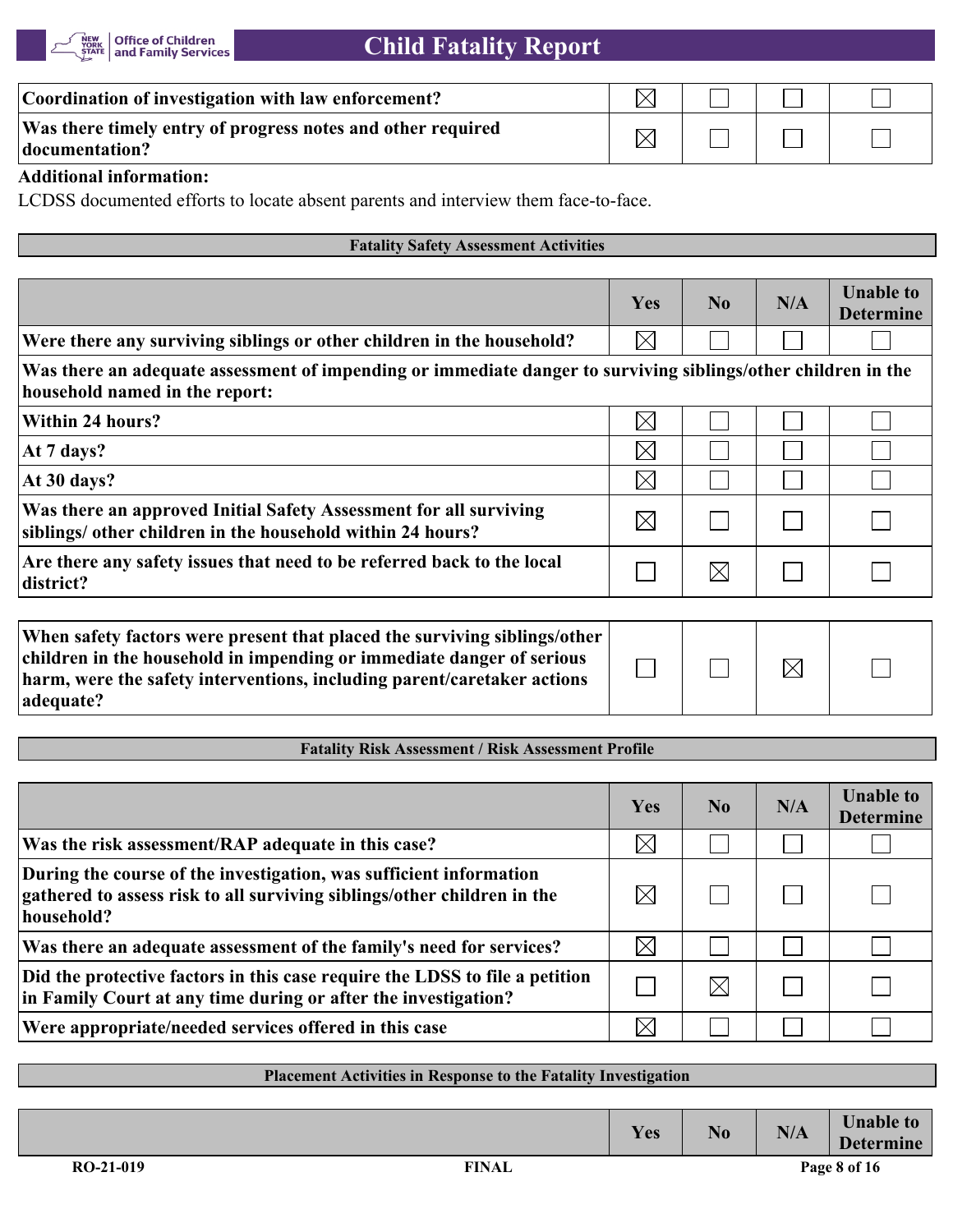| Did the safety factors in the case show the need for the surviving<br>siblings/other children in the household be removed or placed in foster<br>care at any time during this fatality investigation? | M         |  |
|-------------------------------------------------------------------------------------------------------------------------------------------------------------------------------------------------------|-----------|--|
| Were there surviving children in the household that were removed either<br>as a result of this fatality report / investigation or for reasons unrelated<br>to this fatality?                          | $\bowtie$ |  |

**Legal Activity Related to the Fatality**

**Was there legal activity as a result of the fatality investigation?** There was no legal activity.

#### **Services Provided to the Family in Response to the Fatality Provided Offered, CDR Offered, Needed Not N/A Services After but Unknown but Lead to Offered Death Refused if Used Unavailable Referral**  $\boxtimes$ **Bereavement counseling**  $\mathbf{L}$  $\boxtimes$ **Economic support**  $\vert \ \ \vert$  $\Box$  $\boxtimes$ **Funeral arrangements**  $\mathcal{L}_{\mathcal{A}}$  $\vert \ \ \vert$  $\boxtimes$ **Housing assistance**  $\boxtimes$ **Mental health services**  $\boxtimes$  $\Box$ **Foster care**  $\boxtimes$ **Health care**  $\Box$  $\mathbb{R}^n$  $\Box$  $\boxtimes$  $\overline{\phantom{0}}$ **Legal services**  $\sim$  $\boxtimes$ **Family planning**  $\mathcal{L}_{\mathcal{A}}$  $\boxtimes$ **Homemaking Services**  $\boxtimes$ **Parenting Skills**  $\Box$  $\Box$  $\boxtimes$ **Domestic Violence Services**  $\Box$  $\mathcal{L}_{\mathcal{A}}$  $\boxtimes$  $\Box$ **Early Intervention**  $\boxtimes$ **Alcohol/Substance abuse**

# **Were services provided to siblings or other children in the household to address any immediate needs and support their well-being in response to the fatality?** Yes **Explain:**

 $\Box$ 

The parents and caretakers of the siblings were provided information on counseling services on behalf of the siblings. The 6-year-old was enrolled in mental health counseling.

**Intensive case management**

**Family or others as safety resources**

**Child Care**

**Other**

 $\mathbb{R}^n$ 

 $\boxtimes$ 

 $\boxtimes$ 

 $\boxtimes$  $\boxtimes$   $\Box$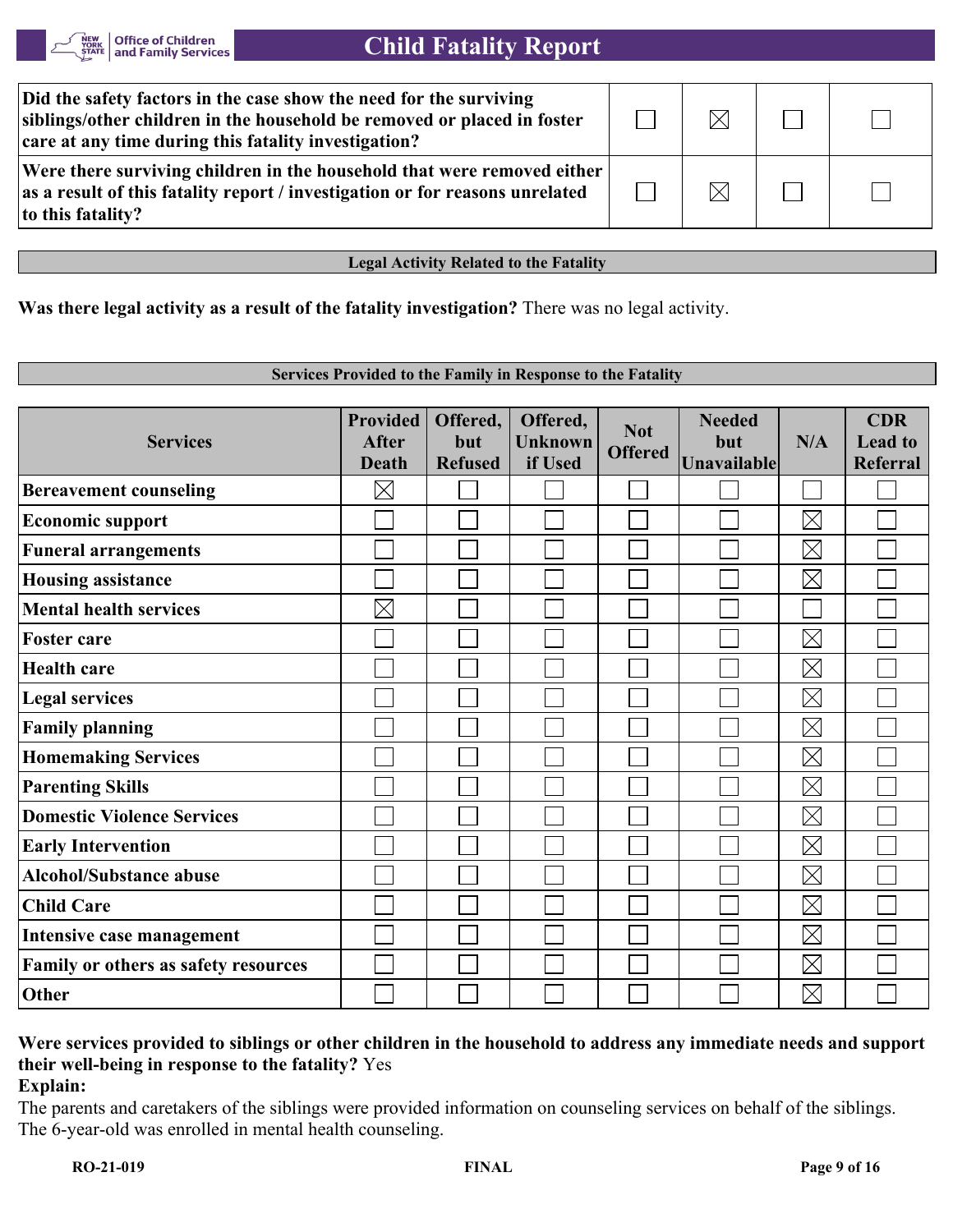

# **Were services provided to parent(s) and other care givers to address any immediate needs related to the fatality?** Yes

### **Explain:**

The parents, grandparents and other adults present at the time of the death were offered mental health counseling and grief counseling.

| <b>History Prior to the Fatality</b>                                                 |                       |                |
|--------------------------------------------------------------------------------------|-----------------------|----------------|
|                                                                                      |                       |                |
| <b>Child Information</b>                                                             |                       |                |
| Did the child have a history of alleged child abuse/maltreatment?                    |                       | Yes            |
| Was the child ever placed outside of the home prior to the death?                    | N <sub>o</sub>        |                |
| Were there any siblings ever placed outside of the home prior to this child's death? | Yes                   |                |
| Was the child acutely ill during the two weeks before death?                         |                       | N <sub>o</sub> |
| <b>Infants Under One Year Old</b>                                                    |                       |                |
| During pregnancy, mother:                                                            |                       |                |
| $\Box$ Had medical complications / infections                                        | Had heavy alcohol use |                |
| Misused over-the-counter or prescription drugs                                       | Smoked tobacco        |                |

- 
- Experienced domestic violence  $\boxtimes$  Used illicit drugs

**Infant was born:**

Was not noted in the case record to have any of the issues listed

With neither of the issues listed noted in case record

 $\boxtimes$  Drug exposed  $\Box$  With fetal alcohol effects or syndrome

# **CPS - Investigative History Three Years Prior to the Fatality**

| Date of<br><b>SCR</b><br><b>Report</b> | <b>Alleged</b><br>Victim(s)                                   | <b>Alleged</b><br>Perpetrator(s)                                          | Allegation(s)                       | <b>Allegation</b><br><b>Outcome</b> | Compliance<br><b>Issue(s)</b> |
|----------------------------------------|---------------------------------------------------------------|---------------------------------------------------------------------------|-------------------------------------|-------------------------------------|-------------------------------|
|                                        | Other Child -<br>$[07/14/2021]$ Unrelated, Female, 8<br>Years | Other Adult - Grandmother of the 3-<br>year-old sibling, Female, 47 Years | Excessive<br>Corporal<br>Punishment | Unsubstantiated                     | N <sub>o</sub>                |
|                                        | Sibling, Female, 3<br>Years                                   | Other Adult - Grandmother of the 3-<br>year-old sibling, Female, 47 Years | Inadequate<br>Guardianship          | Unsubstantiated                     |                               |
|                                        | Other Child -<br>Unrelated, Female, 8<br>Years                | Other Adult - Grandmother of the 3-<br>year-old sibling, Female, 47 Years | Inadequate<br>Guardianship          | Unsubstantiated                     |                               |
|                                        | Other Child -<br>Unrelated, Female, 5<br>Years                | Other Adult - Grandmother of the 3-<br>year-old sibling, Female, 47 Years | Inadequate<br>Guardianship          | Unsubstantiated                     |                               |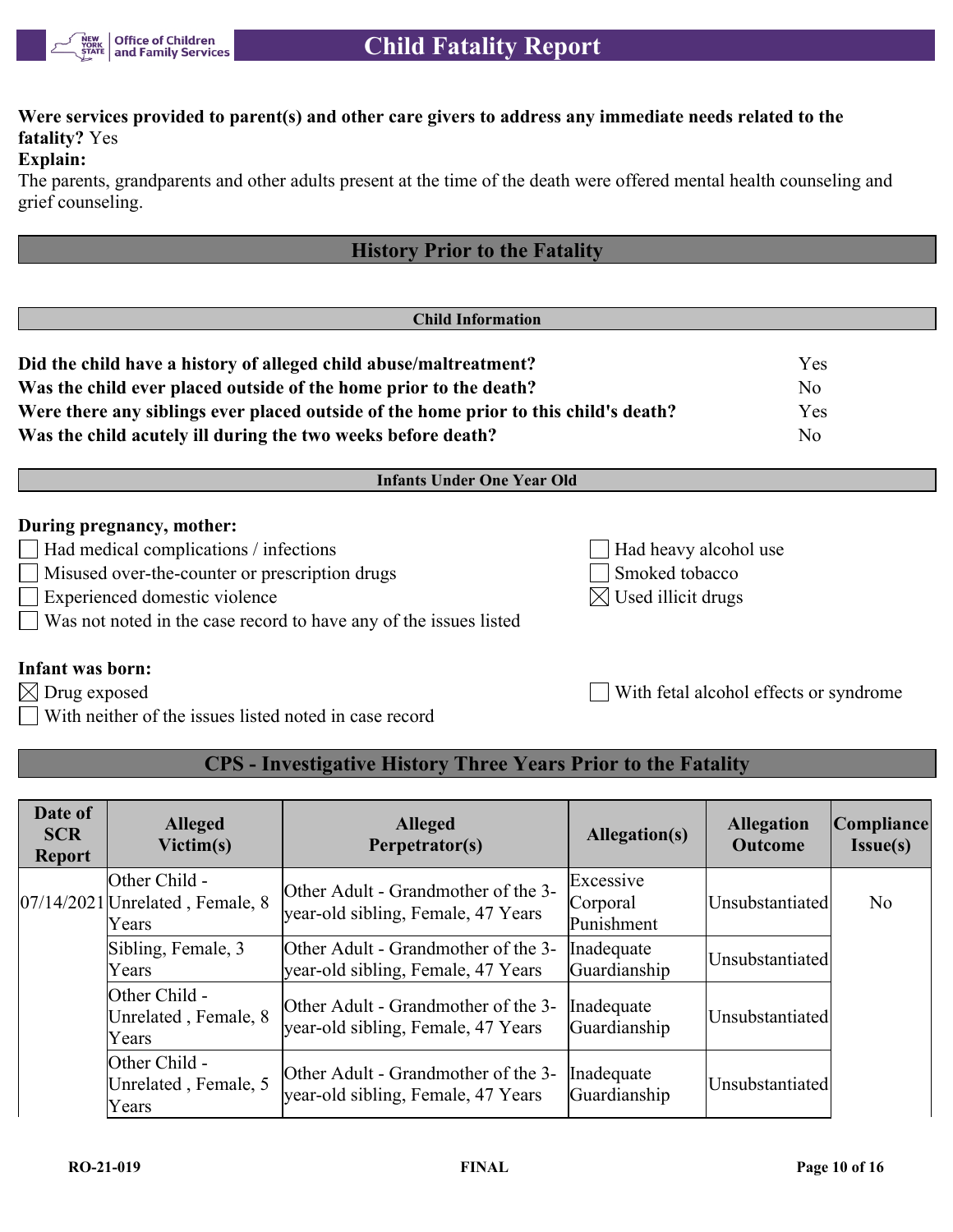

| Other Child -<br>[Unrelated, Female, 13]<br>Years | Other Adult - Grandmother of the 3-<br>year-old sibling, Female, 47 Years | Inadequate<br>Guardianship | Unsubstantiated |
|---------------------------------------------------|---------------------------------------------------------------------------|----------------------------|-----------------|
| Sibling, Female, 3<br>Years                       | Other Adult - Unrelated, Male, 53<br>Years                                | Inadequate<br>Guardianship | Unsubstantiated |
| Other Child -<br>Unrelated, Female, 8<br>Years    | Other Adult - Unrelated, Male, 53<br>Years                                | Inadequate<br>Guardianship | Unsubstantiated |
| Other Child -<br>Unrelated, Female, 5<br>Years    | Other Adult - Unrelated, Male, 53<br><b>Years</b>                         | Inadequate<br>Guardianship | Unsubstantiated |
| Other Child -<br>Unrelated, Female, 13<br>Years   | Other Adult - Unrelated, Male, 53<br>Years                                | Inadequate<br>Guardianship | Unsubstantiated |

# **Report Summary:**

An SCR report alleged that the paternal grandmother of the 3yo sibling and her partner had cameras inside and outside of the house, including several in the bathroom. It further stated that they were watching the 3yo sibling and 15yo, 14yo, 8yo and 5yo unrelated children when they took baths, showers and used the toilet. The children were aware of the cameras and were uncomfortable. The unrelated 8yo child would urinate in the bed at night, and the 3yo sibling's paternal grandmother physically beat her as a result. Sometime in March 2021, the 3yo sibling's paternal grandmother was angry with the 8yo, so she placed her hand on a hot stove top burner.

**Report Determination:** Unfounded **Date of Determination:** 09/02/2021

# **Basis for Determination:**

LCDSS interviewed the 3yo's PGM, her partner and the CHN and found there was lack of credible evidence to substantiate the allegations. The CHN were aware of the cameras; however, reported they were used to monitor the unrelated 8yo's behaviors. The CHN denied the cameras made them uncomfortable. The PGM was working with community services regarding the behaviors. The PGM reported the bathroom camera was only used when the 8yo was in there, to monitor her behaviors. There were concerns about discipline of the 8yo being excessive, which were addressed with the PGM. The 8yo had no visible injuries from the alleged burning incident and did not disclose being burnt when asked about discipline.

# **OCFS Review Results:**

LCDSS made home visits and completed required face-to-face contacts. Efforts were documented to obtain contact information for absent parents and complete interviews. Notification letters were provided to all required adults. LCDSS gathered information from several collateral contacts, including the pediatrician, family friends, and service providers. Concerns were addressed with the SS's PGM and service referrals were made as necessary. The SS's PGM would not allow LCDSS to interview the CHN without her present. LCDSS did not document specifically asking the 8yo about the burning incident; however, they were extensive in their efforts to gather information about discipline in the home.

**Are there Required Actions related to the compliance issue(s)?**  $\Box$  Yes  $\Box$  No

| Date of<br><b>SCR</b><br><b>Report</b> | <b>Alleged</b><br>Victim(s) | <b>Alleged</b><br>Perpetrator(s) | Allegation(s)                    | <b>Allegation</b><br><b>Outcome</b> | Compliance <br><b>Issue(s)</b> |
|----------------------------------------|-----------------------------|----------------------------------|----------------------------------|-------------------------------------|--------------------------------|
|                                        |                             | Mother, Female, 32<br>Years      | Parents Drug / Alcohol<br>Misuse | Unsubstantiated                     | Yes                            |

# **Report Summary:**

An SCR report alleged that the mother used marijuana and the child subject child tested positive for marijuana at the time of his birth.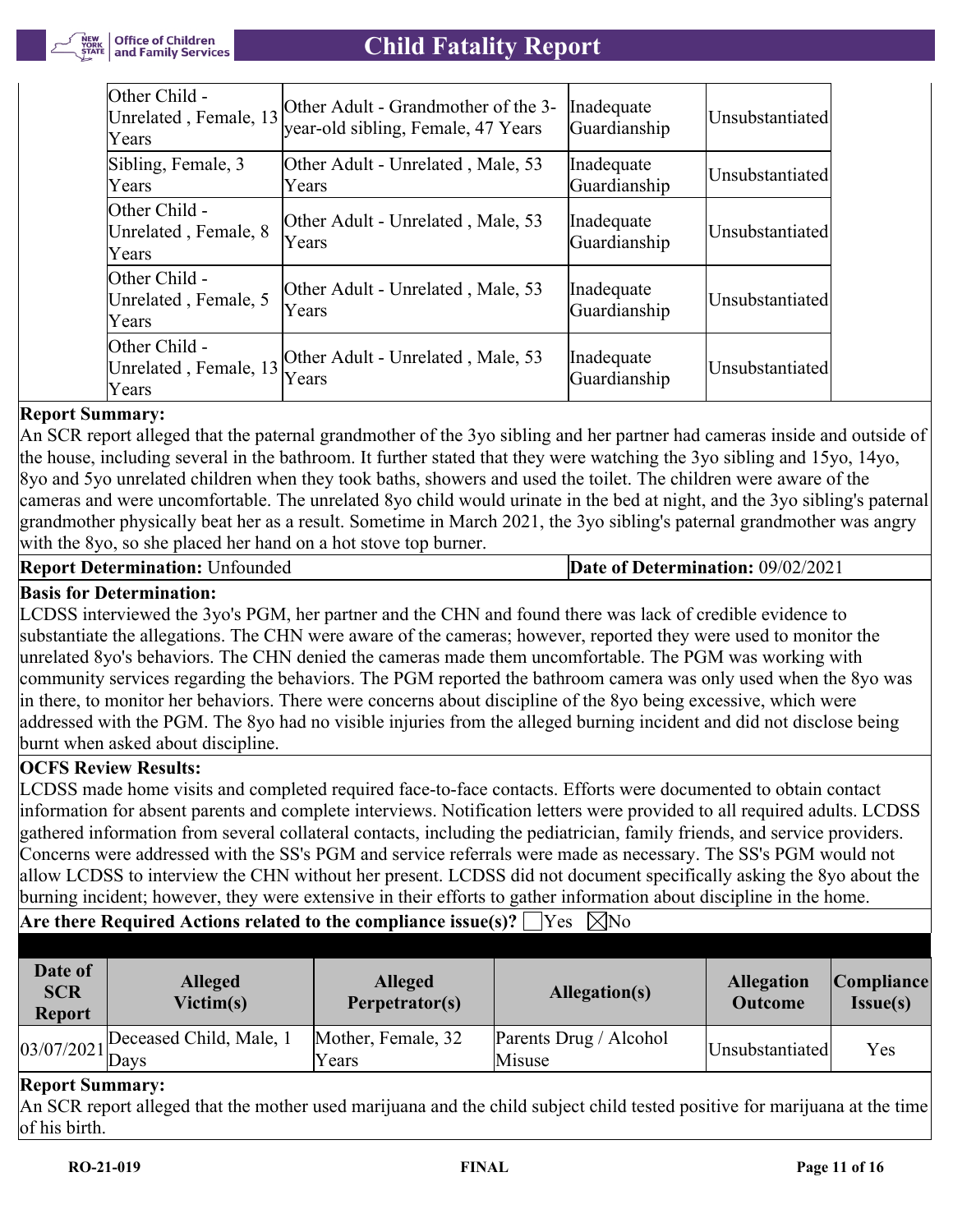

#### **Report Determination:** Unfounded **Date of Determination:** 05/20/2021

### **Basis for Determination:**

LCDSS unfounded for the allegations of Parent's Drug/Alcohol Misuse against the mother regarding the subject child. LCDSS completed casework and collateral contacts. The mother and father admitted to marijuana use; however, reported they did this in the basement of the home. The grandfather was in the home and denied substance misuse. The subject child's discharge paperwork from the hospital indicated that he had no signs of withdrawal syndrome. LCDSS followed up with the child's doctor, and he continued to show no signs of concern in the weeks after his birth.

#### **OCFS Review Results:**

LCDSS made an appropriate determination given the information obtained during the investigation. LCDSS made home visits, spoke to the source, completed required assessments timely and accurately and completed required face-to-face contacts. Notification letters were provided to all required adults. The record did not reflect that a Plan of Safe Care was completed with the mother. In addition, the child's sleep arrangements were not documented as being observed and it was not documented that safe sleep guidance was provided.

|  | Are there Required Actions related to the compliance issue(s)? $\boxtimes$ Yes $\Box$ No |  |  |  |  |  |
|--|------------------------------------------------------------------------------------------|--|--|--|--|--|
|--|------------------------------------------------------------------------------------------|--|--|--|--|--|

### **Issue:**

Failure to provide safe sleep education/information

#### **Summary:**

Although a supervisory case conference at case closure indicated that the child's sleeping arrangements were observed and safe sleep guidance was provided, this was not documented during contacts with the family.

#### **Legal Reference:**

13-OCFS-ADM-02 & CPS Program Manual, Chapter 6, J-1

### **Action:**

13-OCFS-ADM-02 notes a review and assessment of a child's sleeping environment must be documented, and immediately addressed if assessed to be unsafe. In all CPS investigations with an infant in the home, caregivers must be provided with safe sleep information.

#### **Issue:**

Failure to complete, document, and monitor a Plan of Safe Care

#### **Summary:**

Although LCDSS addressed the allegation of marijuana misuse with the mother and offered substance misuse services, the record did not reflect that a Plan of Safe Care was completed.

#### **Legal Reference:**

17-OCFS-LCM-03 & 18-OCFS-LCM-06

#### **Action:**

LCDSS will complete, document  $\&$  monitor a plan of safe care that specifically addresses the child(ren) affected by substance abuse and the affected caregiver. LCDSS will complete the required form (OCFS-2196 Plan of Safe Care), when developing and documenting the Plan of Safe Care with the family.

| Date of<br><b>SCR</b><br><b>Report</b> | <b>Alleged</b><br>Victim(s) | <b>Alleged</b><br>Perpetrator(s)                                                                         | Allegation(s) | <b>Outcome</b> | <b>Allegation Compliance</b><br>Issue(s) |
|----------------------------------------|-----------------------------|----------------------------------------------------------------------------------------------------------|---------------|----------------|------------------------------------------|
|                                        |                             | 04/22/2020 Sibling, Female, 5 Years Grandparent, Male, 62 Years  Inadequate Guardianship   Substantiated |               |                | N <sub>0</sub>                           |
|                                        |                             | Sibling, Female, 5 Years Grandparent, Male, 62 Years Lack of Supervision                                 |               | Substantiated  |                                          |

#### **Report Summary:**

An SCR report alleged that on 04/14/20, the grandfather did not make an adequate plan of care for the now 6yo sibling. The grandfather left the sibling unsupervised in the home during the evening hours to move a vehicle. The sibling was not mature enough to be left unsupervised for any length of time. The mother and the father had unknown roles.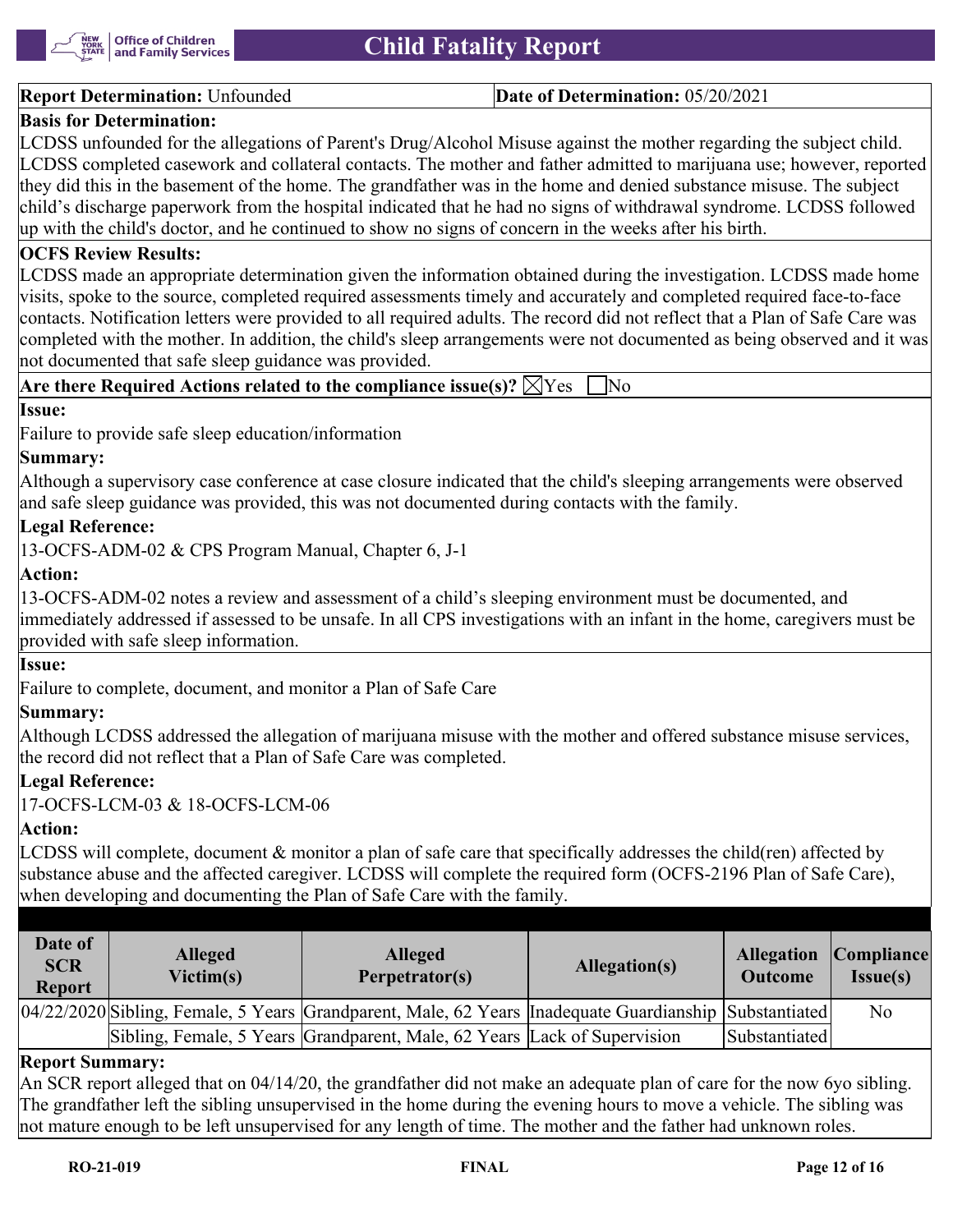

#### **Report Determination:** Indicated **Date of Determination:** 05/20/2020

## **Basis for Determination:**

LCDSS determined there was credible evidence to substantiate the allegations against the grandfather. LCDSS stated that the grandfather left the sibling home alone during the night for approximately eighteen minutes. Although the sibling was not aware she was alone, LCDSS found the grandfather failed to exercise a minimum degree of care in providing appropriate guardianship and supervision to the sibling and that his failure to do so placed her at risk of physical, mental and emotional harm.

# **OCFS Review Results:**

LCDSS made home visits, spoke to the source, completed a CPS history check and completed required face-to-face contacts. Efforts were documented to obtain contact information for absent parents and complete interviews with them. Notification letters were provided to all required adults. LCDSS gathered information from several collateral contacts, including the school and law enforcement. There was supervisory consultation documented throughout the investigation.

# **Are there Required Actions related to the compliance issue(s)?**  $\Box$  Yes  $\Box$  No

| Date of<br><b>SCR</b><br><b>Report</b> | <b>Alleged</b><br>Victim(s) | <b>Alleged</b><br>Perpetrator(s)                                                            | Allegation(s)                         |  | <b>Allegation Compliance</b><br>Issue(s) |
|----------------------------------------|-----------------------------|---------------------------------------------------------------------------------------------|---------------------------------------|--|------------------------------------------|
|                                        |                             | 11/24/2019 Sibling, Female, 4 Years Mother, Female, 31 Years                                | Inadequate Guardianship Substantiated |  | Yes                                      |
|                                        |                             | Sibling, Female, 4 Years Aunt/Uncle, Female, 28 Years Inadequate Guardianship Substantiated |                                       |  |                                          |

#### **Report Summary:**

An SCR report alleged on 11/24/19, at approximately 4:25PM, the mother and the aunt physically assaulted each other while in the presence of the now 6yo sibling. The mother and the aunt were fighting because the mother accused the aunt of being a bad mother. The aunt threw popcorn in the mother's face and mother punched the aunt in the face while in the direct presence of the sibling. While the aunt and the mother were in the basement, the mother pushed the aunt against a bookshelf and they both punched each other while the sibling was at the top of the stairs witnessing the altercation. The mother left the scene after the incident. The sibling sustained no physical injuries.

| <b>Report Determination: Indicated</b> | <b>Date of Determination: 03/23/2020</b> |
|----------------------------------------|------------------------------------------|
| lm.<br>$\mathbf{R}$                    |                                          |

#### **Basis for Determination:**

LCDSS completed interviews with the aunt and sibling and determined there was credible evidence to substantiate the allegations against the mother and aunt. The aunt and mother were charged with endangering the welfare of a child regarding their physical altercation in the presence of the now 6yo sibling.

#### **OCFS Review Results:**

LCDSS made an appropriate determination given the information obtained during the investigation. LCDSS made home visits and completed required face-to-face contacts. Efforts were documented to obtain contact information for absent parents and complete required contacts. Notification letters were provided to all required adults. The 7-day safety assessment was completed late and did not accurately reflect case circumstances.

**Are there Required Actions related to the compliance issue(s)?**  $\boxtimes$  Yes  $\Box$  No

#### **Issue:**

Timely/Adequate Seven Day Assessment

# **Summary:**

The 7-day safety assessment was submitted and approved late on 12/3/19. In addition, there were safety factors present that were not accurately identified, including the SM's substance abuse and a domestic incident witnessed by the SS. The SSs were in joint custody with relatives, who were not allowing unsupervised contact with the SM due to these concerns.

# **Legal Reference:**

| SSL 424(3);18 NYCRR432.2(b)(3)(ii)(c) |  |
|---------------------------------------|--|
| <b>Action:</b>                        |  |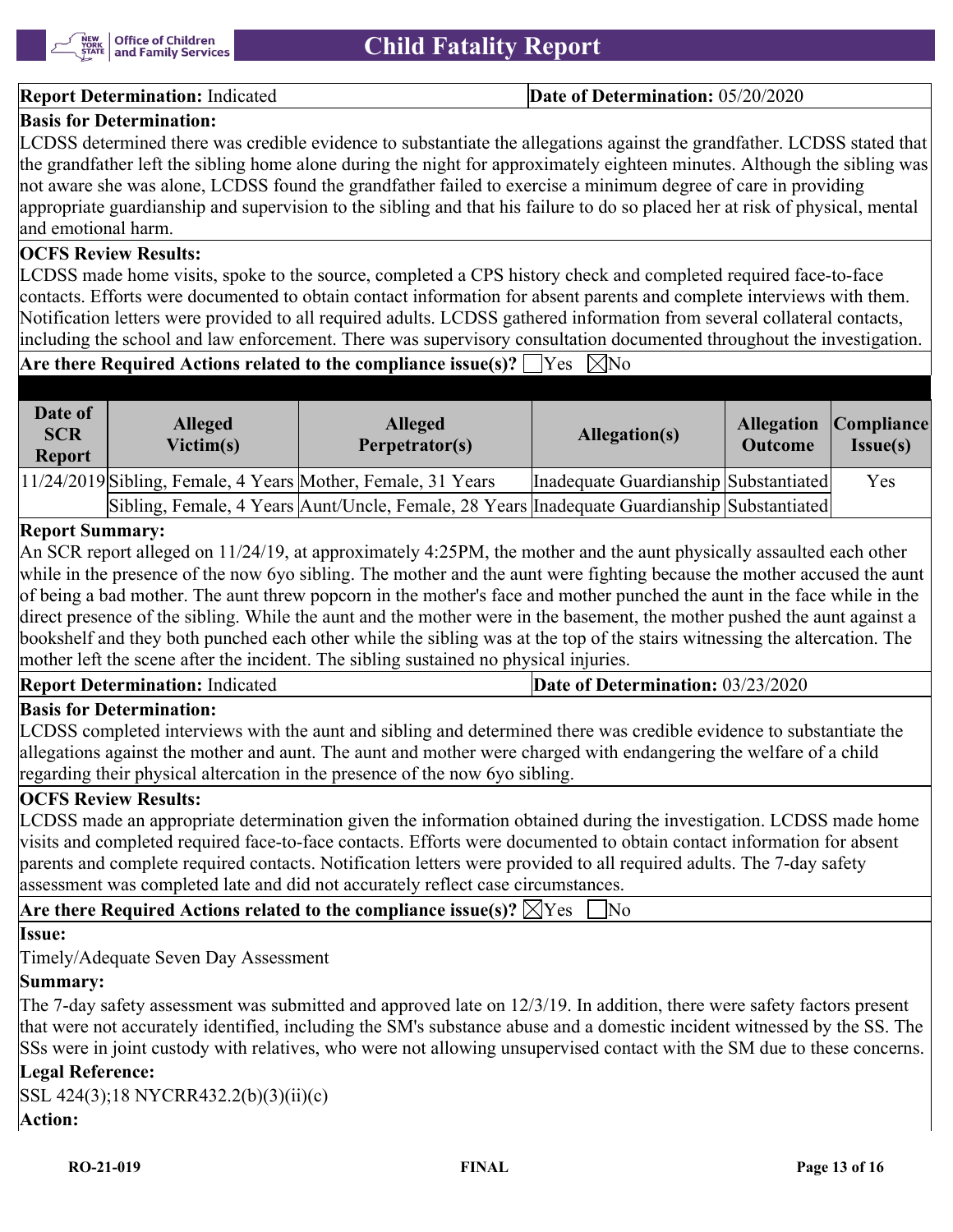LCDSS will document and approve all assessments and accurately reflect the safety factors that are present, along with any safety decisions, parent/caretaker actions and safety plan that had been devised.

| Date of<br><b>SCR</b><br><b>Report</b> | <b>Alleged</b><br>Victim(s)                                                      | <b>Alleged</b><br>Perpetrator(s) | Allegation(s)                    | <b>Allegation</b><br><b>Outcome</b> | Compliance <br><b>Issue(s)</b> |
|----------------------------------------|----------------------------------------------------------------------------------|----------------------------------|----------------------------------|-------------------------------------|--------------------------------|
|                                        | $\begin{bmatrix} 08/02/2019 \\ \text{Years} \end{bmatrix}$<br>Sibling, Female, 3 | Mother, Female, 30<br>Years      | Inadequate Guardianship          | Unsubstantiated                     | Yes                            |
|                                        | Sibling, Female, 3<br>Years                                                      | Mother, Female, 30<br>Years      | Parents Drug / Alcohol<br>Misuse | Unsubstantiated                     |                                |

# **Report Summary:**

An SCR report alleged that the mother misused marijuana to the point of impairment. As a result, she lacked parenting skills to care for now 3yo sibling and the grandparents raised the sibling since birth. When the sibling visited the mother, she failed to meet the sibling's needs. The mother left the sibling in dirty and wet diapers and would not bathe the her. The mother attended rehabilitation programs, but would leave prior to successful completion. At the time of the SCR report, the mother unsuccessfully left rehab and demanded to take the sibling from her paternal grandmother. The report alleged the sibling was not safe with the mother.

**Report Determination:** Unfounded **Date of Determination:** 01/24/2020

# **Basis for Determination:**

LCDSS unsubstantiated the allegations due to a lack of credible evidence. At the time of the determination, it was suspected that the mother was misusing drugs and was not engaged in treatment. The mother had some contact with the 3yo sibling, but there was no credible evidence to support that she had cared for her under the influence of drugs. The 3yo sibling had been cared for by her grandmother since she was an infant. The mother and the 3yo's grandmother had joint custody and the 3yo's grandmother intended to pursue sole custody. The 3yo's grandmother agreed to not allow visitation if the mother appeared impaired.

# **OCFS Review Results:**

Upon receipt of the SCR report, LCDSS made face-to-face contact with the mother and now 3yo sibling at the mother's home. The mother did not appear under the influence at that time. The now 6yo sibling was asleep inside during the home visit and was not interviewed, nor was it documented her safety was assessed during the investigation. Not all required notice of existence letters were provided. Safety assessments and the RAP did not reflect information documented in the case record.

### **Are there Required Actions related to the compliance issue(s)?**  $\boxtimes$  Yes  $\Box$  No

#### **Issue:**

Adequacy of Risk Assessment Profile (RAP)

#### **Summary:**

The risk was not accurately reflected due to the mother not being identified as a caretaker. The mother had contact with and a caretaking role for the 3yo during the investigation. In addition, the mother resided with the 6yo sibling and was responsible for her care.

#### **Legal Reference:**

18 NYCRR 432.2(d)

#### **Action:**

LCDSS will accurately reflect the current caretakers of children in risk assessments, and accurately assess and document each respective risk element identified into the Risk Assessment Profile.

#### **Issue:**

Timely/Adequate Seven Day Assessment

# **Summary:**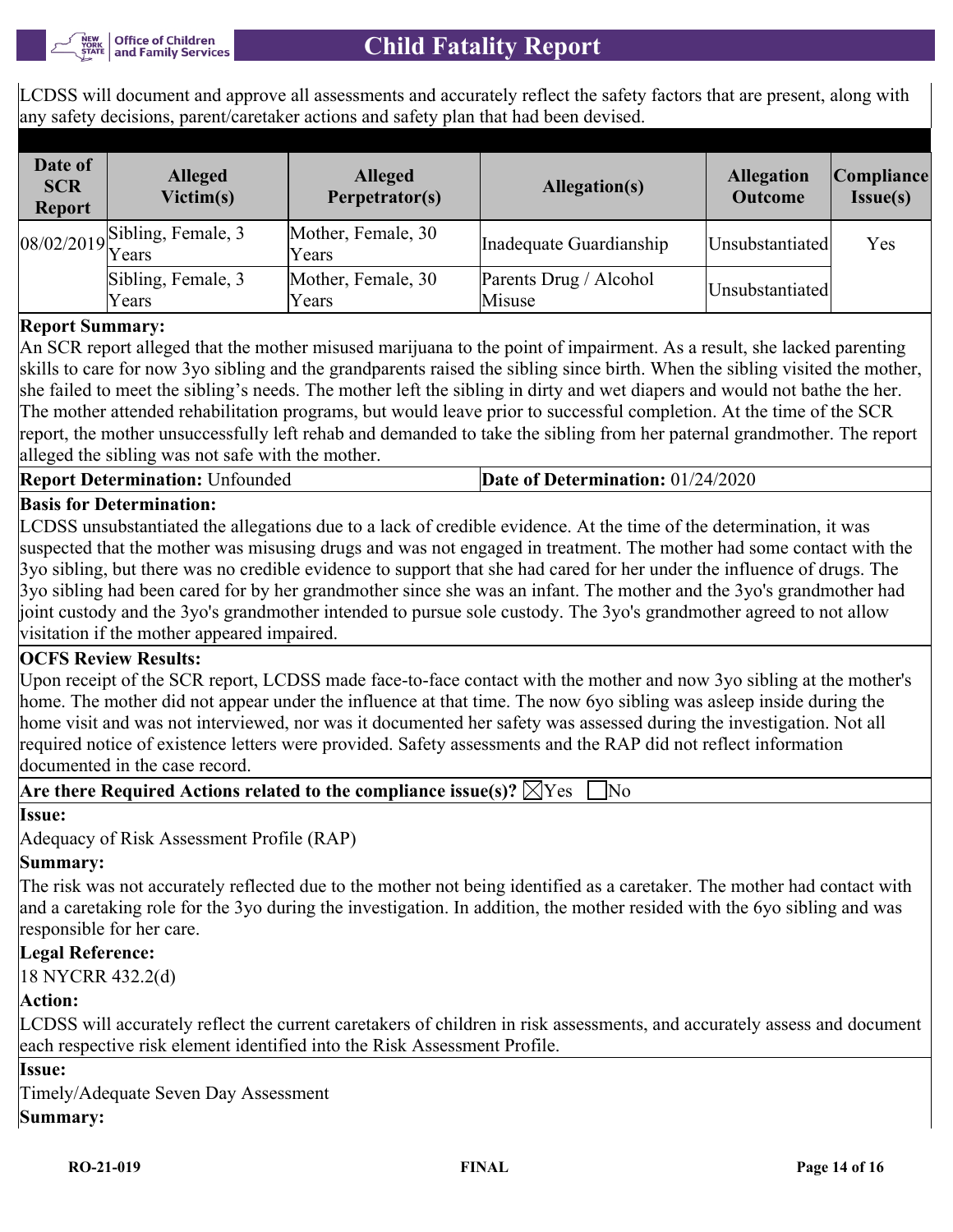

The 7-day safety assessment was completed late on 8/30/19. In addition, the safety assessment tool did not accurately reflect the information in the record. The mother's drug misuse and time in rehab, resulted in grandparents caring for the siblings, as she was unable to do so. In addition, the 3yo's grandmother was asked to not allow visits if the mother appeared impaired.

# **Legal Reference:**

SSL 424(3);18 NYCRR432.2(b)(3)(ii)(c)

# **Action:**

LCDSS will document and approve all assessments within required timeframes, and accurately reflect the safety factors that are present, along with any safety plan/parent caretaker action that has been devised.

### **Issue:**

Failure to Conduct a Face-to-Face Interview (Subject/Family)

# **Summary:**

The record did not reflect that the 6yo sibling or grandfather were interviewed during the investigation.

# **Legal Reference:**

18 NYCRR 432.2(b)(3)(ii)(a)

# **Action:**

LCDSS must complete face-to-face interviews with subjects of the report and family members of such subjects, including children named in the report.

# **Issue:**

Failure to provide notice of report

# **Summary:**

Although notice of existence was provided to some of the required adults, the record did not reflect the biological fathers of the siblings or the maternal grandfather, whom resided with the mother and 6yo sibling, were provided with notice of the SCR report.

# **Legal Reference:**

18 NYCRR 432.2(b)(3)(ii)(f)

# **Action:**

LCDSS will mail or deliver notification letters to subject(s), parent(s), absent parents and any other adult(s) named in the report within the first seven days following the receipt of the report. When other persons are identified as residing in the household and added to the case, they will be notified in writing as well.

#### **CPS - Investigative History More Than Three Years Prior to the Fatality**

The mother had three unfounded and two indicated CPS investigations between 2015 and 2017. Substantiated allegations included Inadequate Guardianship and were in relation to the 6-year-old sibling. Unsubstantiated allegations included Parent's Drug/Alcohol Misuse and were in relation to the 6-year-old and 3-year-old siblings.

#### **Known CPS History Outside of NYS**

There was no known CPS History outside of NYS.